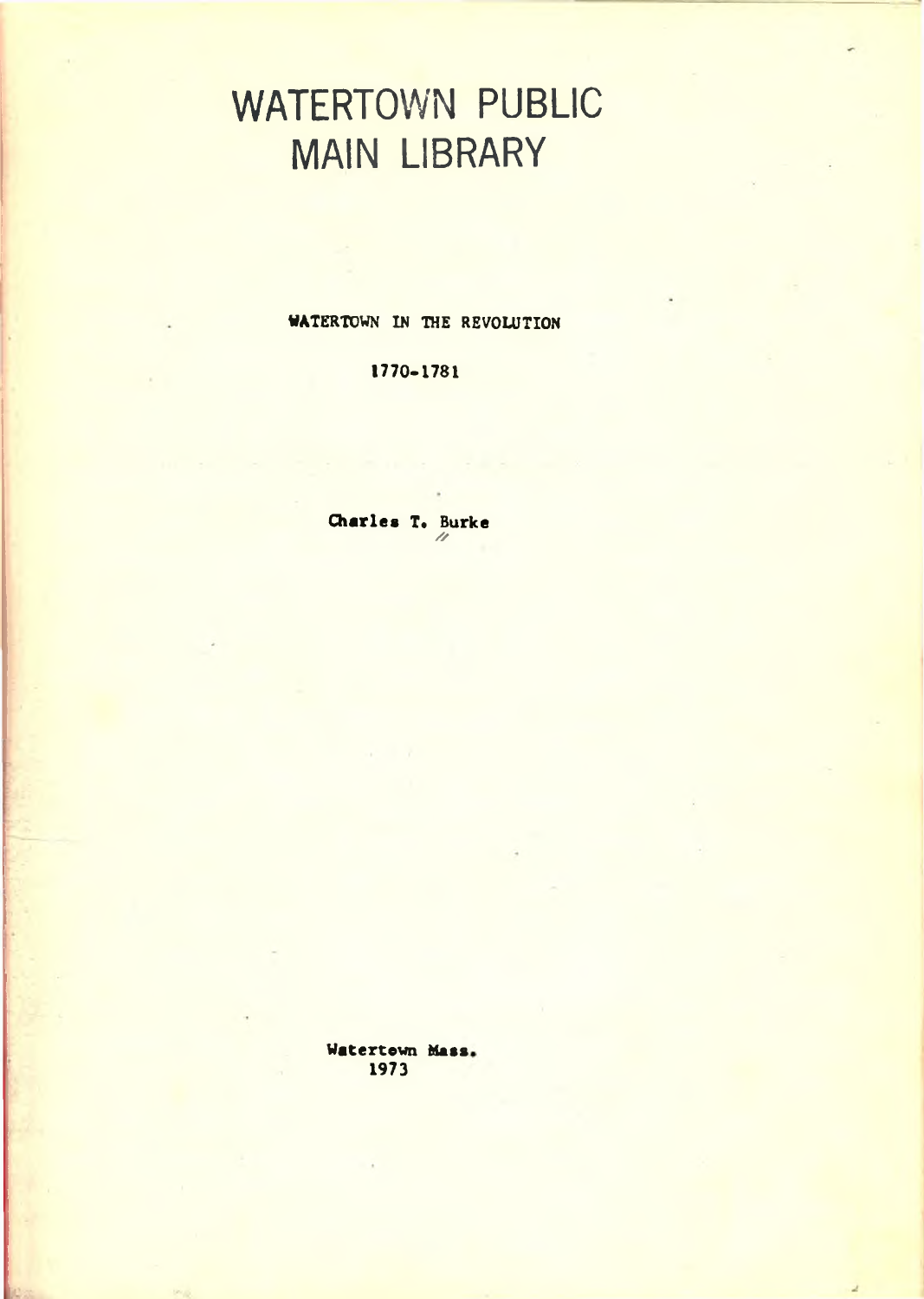## Watertown in the Revolution.

In the latter half of the eighteenth century, Watertown was a small farming community, smaller than Billerica, Lincoln, Chelmsford, Sudbury, or Groton. In 1764 there were 103 houses, 117 families, 179 males over 16, and 195 females over 16. Total population was 693. The condition of the negroes is not stated, but a census of 1754 listed 13 slaves. There were still many slaves in Massachusetts, owned by Tories no doubt. In 1776 the Watertown valuation was £6000, and there were 207 polls.

Welfare was a major part of the town's expense. It was administered in a rather personal manner. Those unable to support themselves were boarded out, and one finds such items as "Mr. Bemis will furnish Samuel Coolidge with a pair of britches" .(later reimbursed at one shilling sixpence) A Scool Committee came into existance in 1768, and "womens" schools were started at about the same time. Schools were not taken for granted. Every year the Town Warrant for the March Meeting contained an article "To determine whether schools shall be kept". Womens schools were discontinued in 1776. There was an item for replacement of glass in the schoolhouse. The only salaried officers were the minister and the school teachers. The minister's salary was the largest item in the budget. Another annual article determined whether hogs were to be permitted to run free.

Watertown early joined the surrounding towns in opposition to the policies of the British Parliament. The March Meeting of 1770 passed a resolution supporting the movement to boycott English goods, and in February of 1773 the Meeting voted to support "in every constitutional way" efforts of Bretheren in neighboring communities, and to approve the stand of the "Representative body of the people in the defense of Liberty."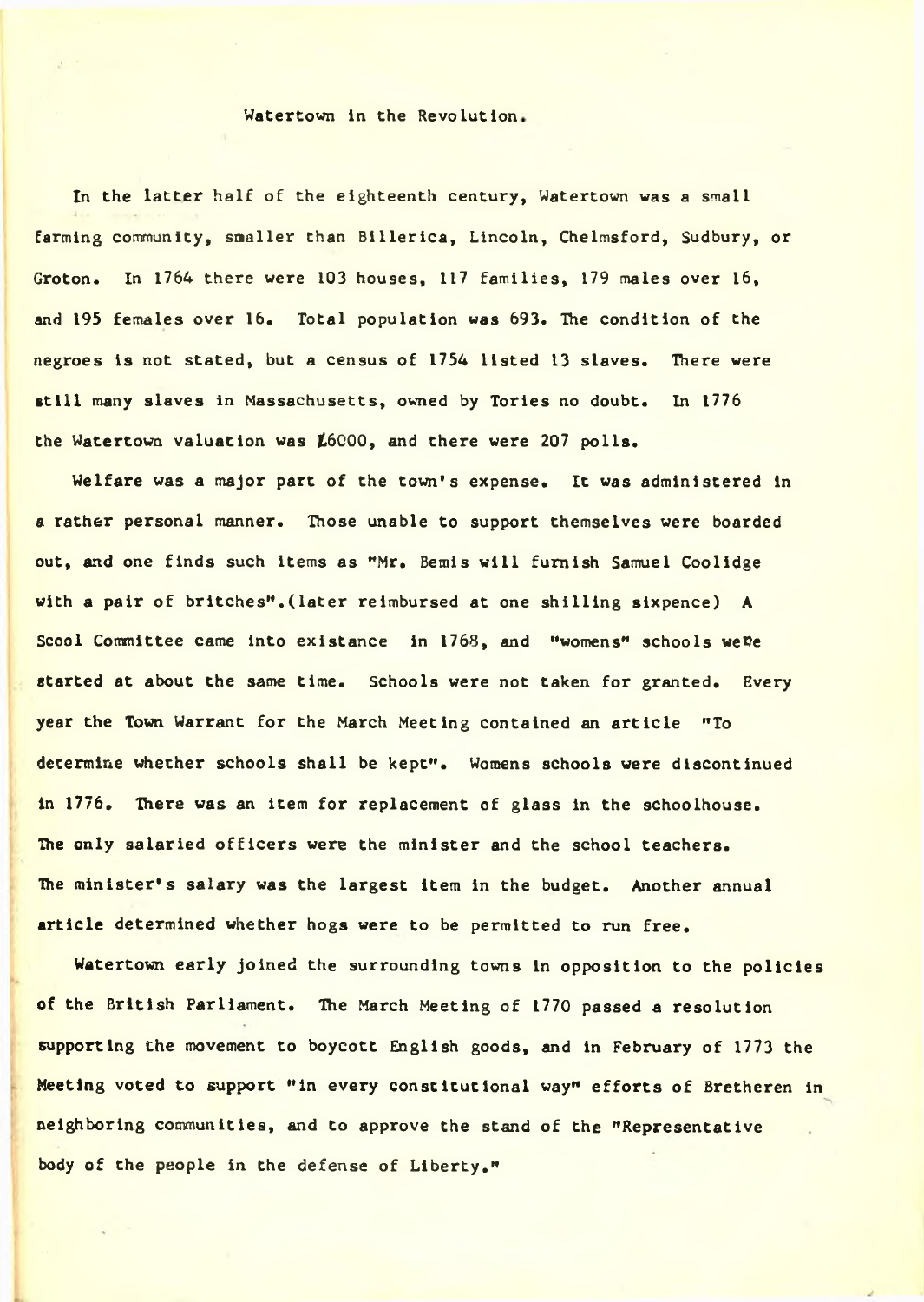2 Two Watertown citizens participated in the destruction of the tea at Boston in December 1773. The Town Meeting of January 4 1774 took notice of this event, denouncing the dispatch of the tea from England, and defending its destruction. The resolution further declared that those who assembled at the ships had no design or desire to destroy the tea. The destruction was the fault of the customs officers who refused to return it to England. The Meeting also resolved to discourage the importation of tea, and agreed that its members would not buy any tea or "suffer it to be used in our families". Shopowners who sold tea should be boycotted, the resolution continued, and the Selectmen were instructed not to renew the license of any tavern keeper or retailer who should supply tea or use it in their families-and finally any person who continues to use tea"shall be treated as a public enemy". It was not uncommon to tar and feather public enemies, though there is no record of such an event in Watertown. The resolution passed unanimously. A few weeks later it was voted to appropriate twenty pounds for the purchase of powder and flints from the money received for the sale of pewsi

Capt Jonathan Brown was elected to represent the town in the Provincial Assembly, a body formed by the members of the General Court when General Gage, the Royal Governor, prevented that body from meeting in September Of 1774. Provision was made for the enlisting and drilling of militiaand for paying them, and for mounting the guns which the town owned. The town's military stores were kept at Richardson's Tavern, which stood at the junction of Belmont and Mt. Auburn streets in East Watertown.

In October 1774, the Town Meeting voted to instruct their tax collectors to pay the town revenue to the Town Treasurer, rather than to the Crown Treasurer. A later vote (January 16 1775) instructed the Town Treasurer to pay the tax receipts to the Receiver General appointed by the Provincial Congress. This move, made by other towns as well cut off the crown revenue, and provided the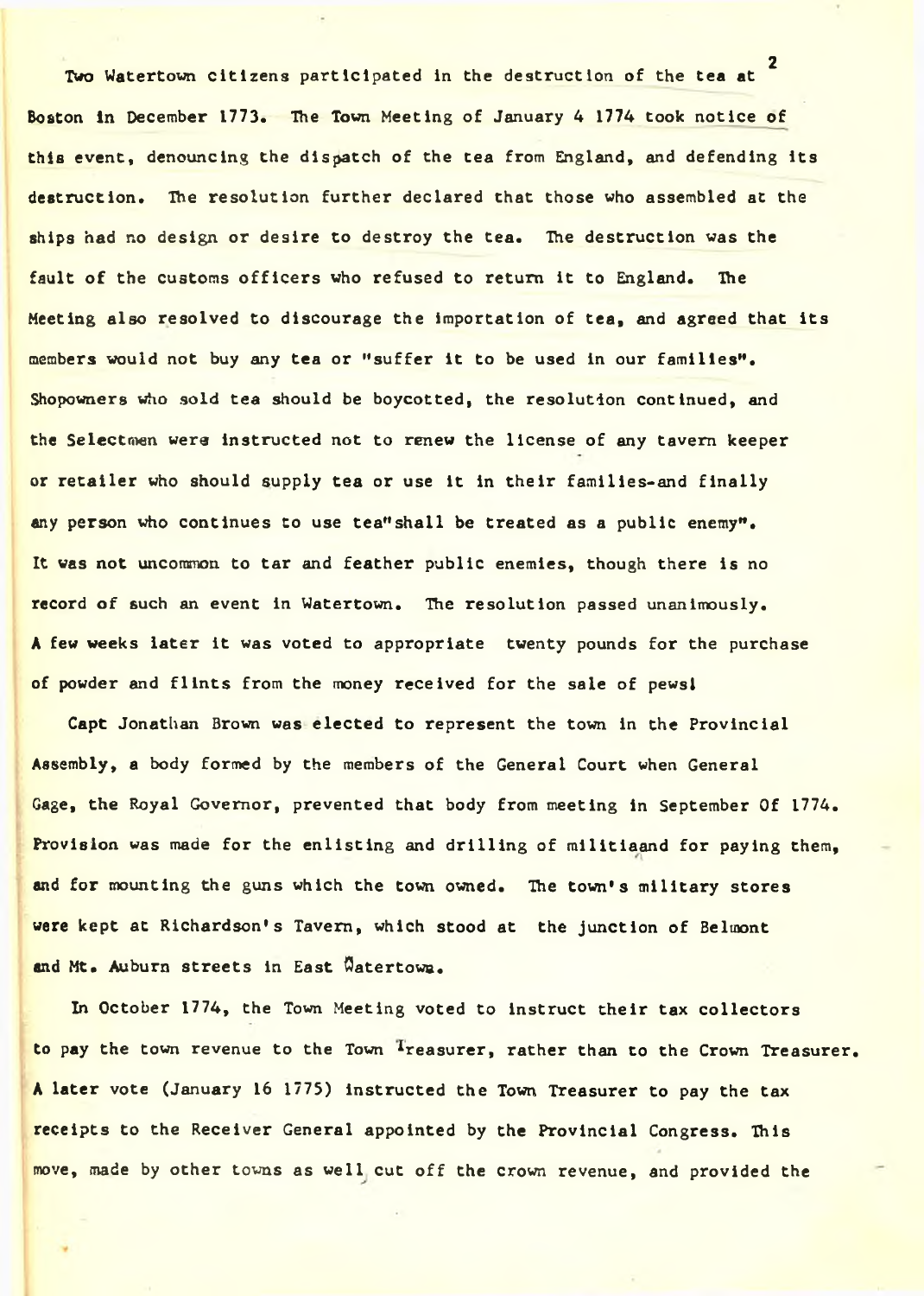## with vhich

Provincial Congress with funds to purchase military supplies.

The town had voted, in September, that the militia should exercise every week for two hours, and that the Selectmen should take a view of the arms and ammunition of all persons on the alarm list and report it to the town. Militiamen were responsible for furnishing their own arms and ammunition and for the condition of their equipment. L20 was appropriated to make carriages for the town's two guns.

In January of 1775 a militia company was formed, but it was voted not to draw out minute men. Sameul Barnard was appointed Captain. Four coppers were allowed each man for refreshments for his attendance at drill once a week. At the March Meeting L1-10-2 was voted to be paid tavern keeper Dorothy Coolidge under a warrant article calling for the town "to do anything relating to the encouragement of the military."

Other towns were adopting similar measures, and the Committee of Public Safety of the Province was collecting military stores of all kinds. It must not be supposed that General Gage moved against a body of peaceful farmers on the 19th of April. Extensive preparations for war had been made-the supplies stored at Concord and other places were considerable in quantity and variety, and the Provincial Militia were led by men experienced in the French and Indian wars.

There is a curious and total lack of documented information about the actions of Watertown men on the 19th of April. A family tradition says that Abr.er Whitney was passing through Charlestown on the night of the 18th with his panniers full of shoes for delivery in Lynn next day. Upon learning there of the departure of the British from Boston, he left his shoes and returned to Watertown to give the alarm.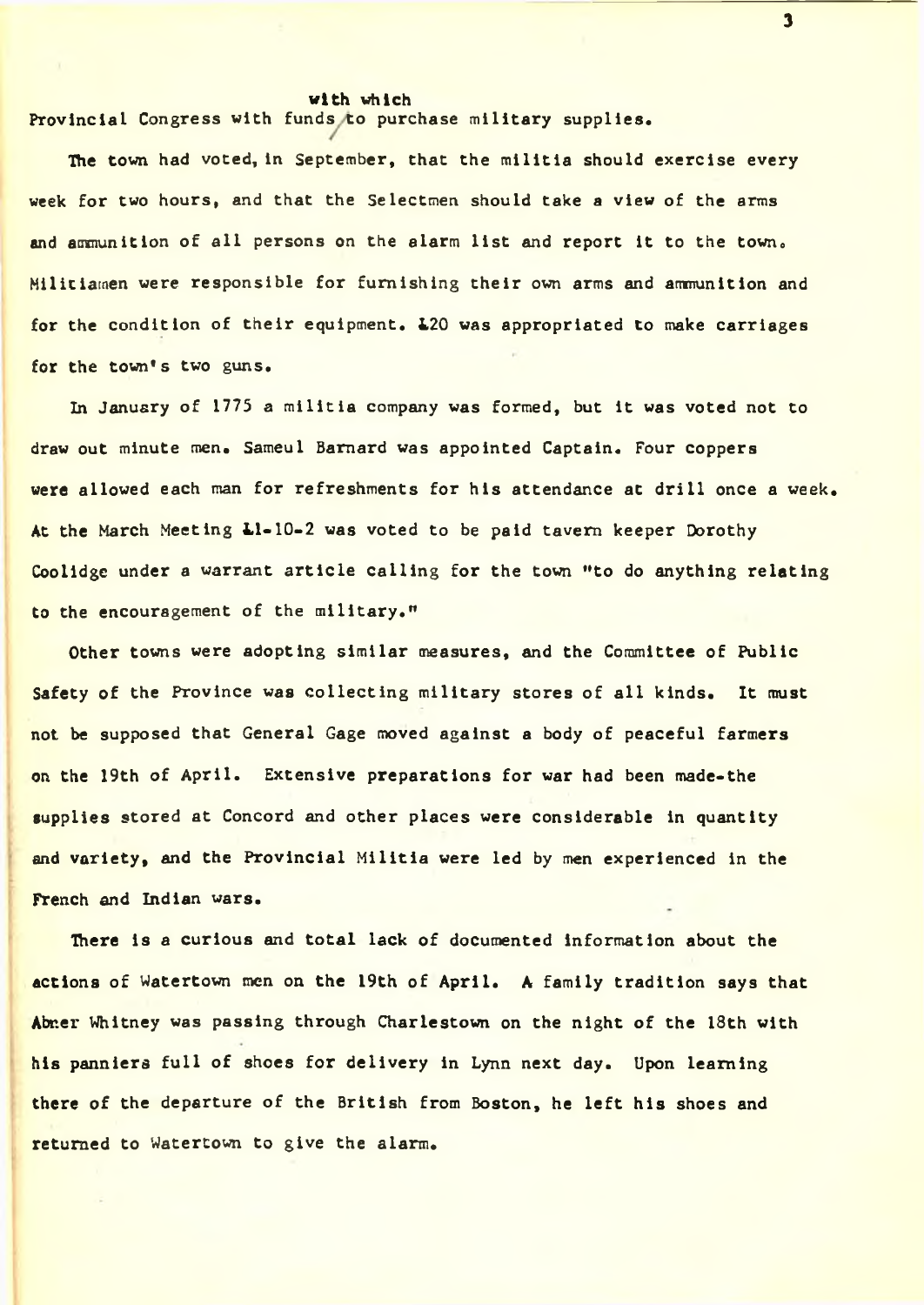One Watertown man was killed. Joseph Coolidge, according to tradition, was plowing his field in East Watertown when the alarm reached him. He unhitched his team, told his wife where he had buried the tax records, (he was the tax collector for the East Precinct), teak his powder horn and gun and hurried away to the village two miles away. He remarked to an acquaintance on the solemnity of the qccasion. At the village he attached ' himself to a party of a dozen or more minutute men who had come from Needham and guided them "by the upper road" to Lexington. He was killed where the road descends the hill into Arlington. Several Needham men were also killed at this point. The British passed this location at about three in the afternoon. 'day Coolidge is not listed among those paid for their service that, and seems not to have been with the other Watertown men.

The widely accepted story, related in Solon Whitney's history of Watertown, without citations of sources, has the Watertown militia assembled on the common debating their course when the Needham company came up. The captain <men of the Needham/urged an end to debate and advance to the scene of action on the Lexington road.

General Heath, the senior American officer in the field that day, states in his memoirs(written in 1790) that he was in Watertown that morning and encountered militia on the common awaiting orders. He sent them to Cambridge to destroy the bridge there, barricade the Boston side and prevent the British from retreating by that road. Unfortunately he does not identify the militia. If these men obeyed their orders they would have been far from the scene of action. Lord Percy stated in his report of the day that the bridge was taken up, giving that as a reason for the retreat through Charlestown. Heath seems to have been in Watertown at about eleven o'clock.

The provincial records list 134 Watertown men as being paid for service,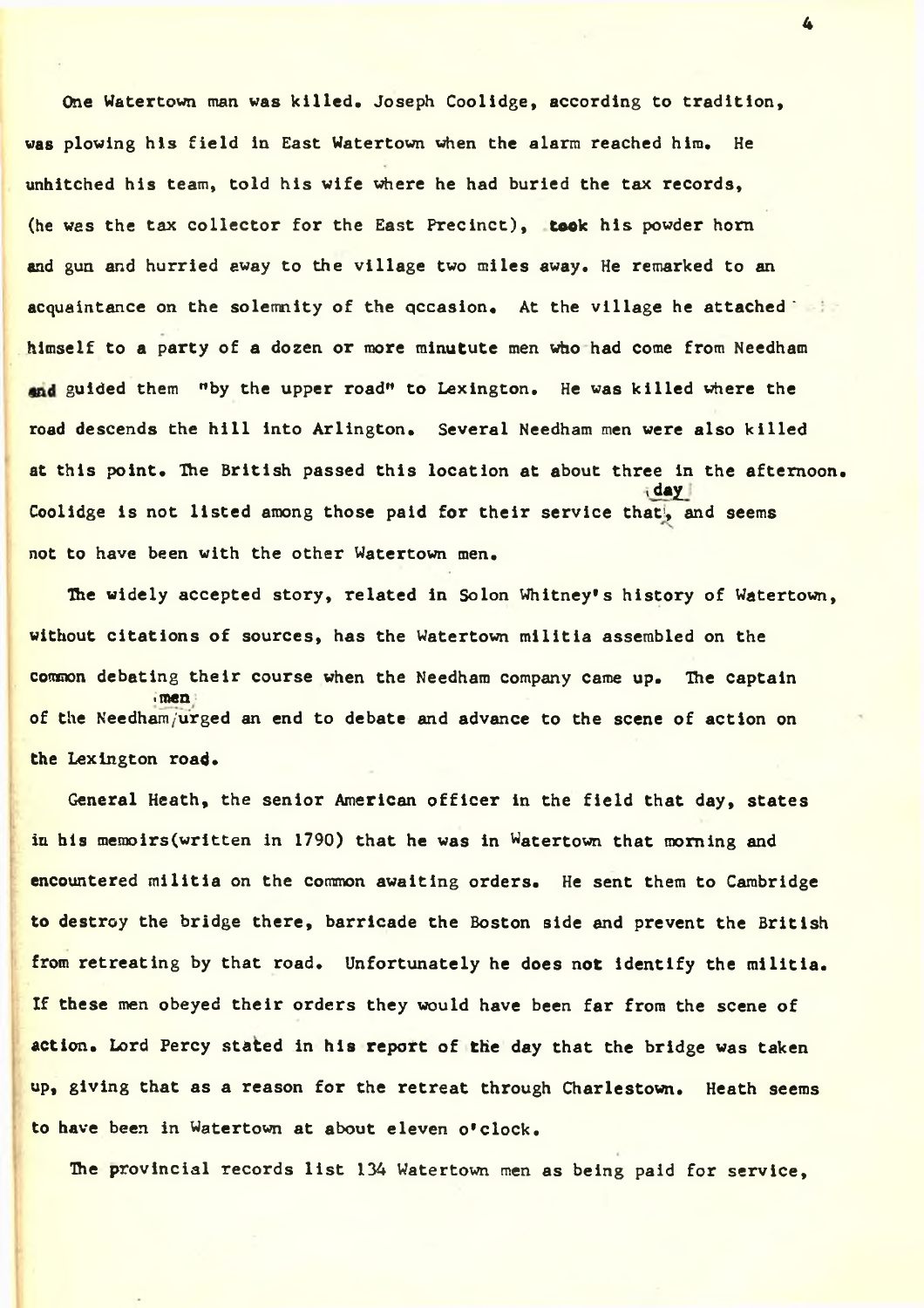a large part of the 207 polls listed. They were paid for six days service, and for 20 miles of travel. They apparently remained on duty until forces from more remote towns came up to form the siege lines about Boston. Men received lshilling 5 pence per day, about half the price for a laborer. the captain received 1 pound? shillings and  $4\frac{1}{2}$  pence for six days. All received a penny a mile travel allowance.

The town accounts show a payment of 12 shillings 8 pence for rum and 1 pound 1 shilling 1 pence for bread "for the men in the Lexington Battle".

The first news of the conflict at Lexington to reach the Continental Congress and the colonies to the south was datelined Watertown. It was sent by Joseph Palmer, a member of the Massachusetts Committee of Public Safety. who was probably living in town.

" Watertown Massachusetts April 19, 1775 Wednesday Morning, near 11 O'clock

To all friends of American Liberty, be it known that this morning before break of day, a brigade, consisting of about 1000 or 1200 men, landed at Phipp's farm in Cambridge and marched to Lexington, where they found a company of our militia in arms, upon whom they firedwlthout any provocation and killed 6 men and wounded 4 others. By an express from Boston we find another brigade are now upon their march from Boston supposed to be about 1000. The bearer Israel Bissel is charged to alarm the country quite to Connecticut, and all persons are desired to furnish him with fresh horses, as ihave / they may be needed. I have spoken with several who seen the dead and wounded.

Israel Bissel, the post rider caried the news to Worcester, and into Connecticut, where the militia companies were on the move before dusk. He reached Philadelphia in  $4\frac{1}{2}$  days.

On April 22, the Provincial Assembly, which had been meeting in Concord,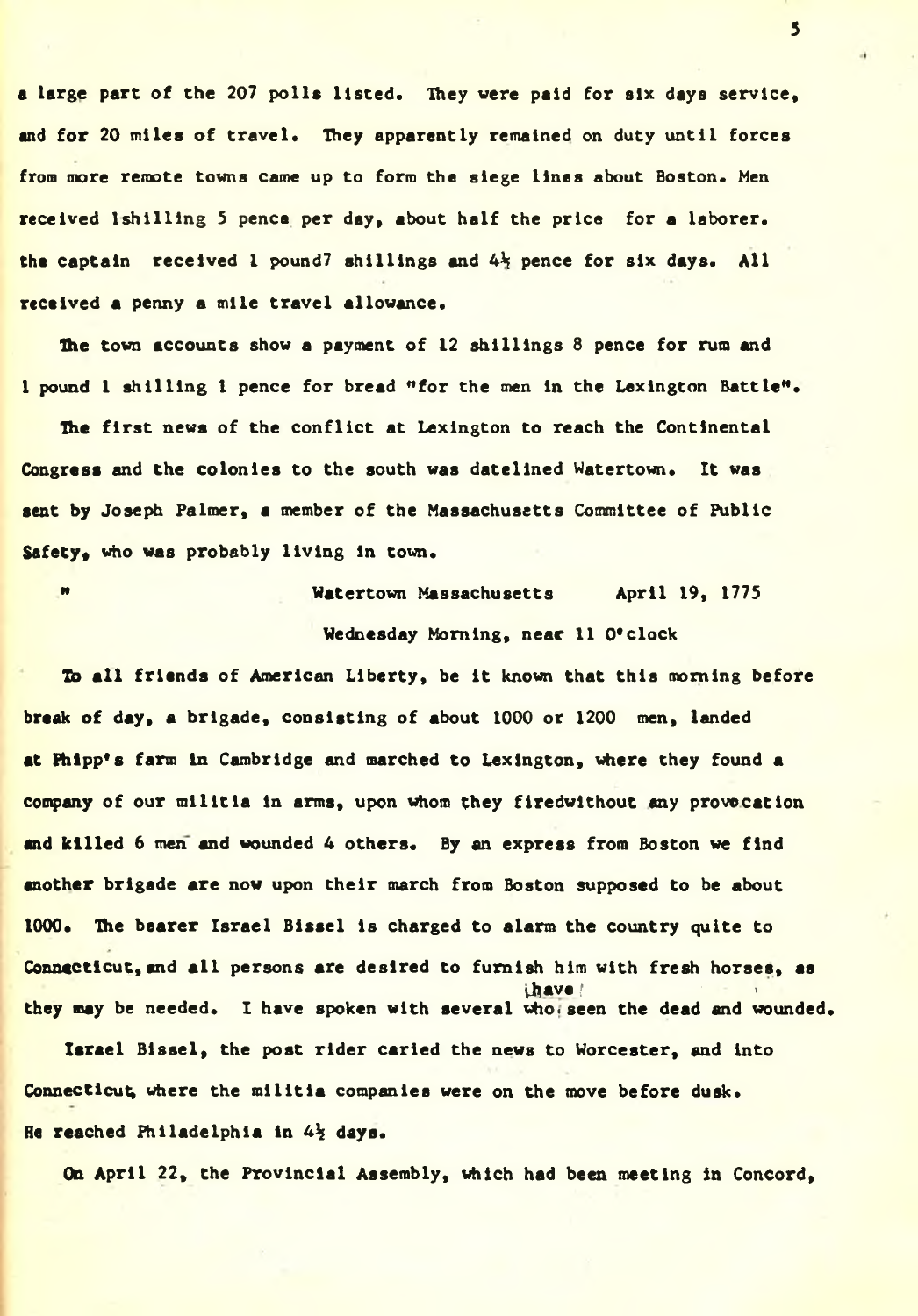opened its adjourned meeting in Watertown. The Selectmen quickly granted their request for the use of the Meeting House, which stood on Common St. The house of Marshall Fowls, which stood nearby on Mt Auburn St. was used for committee meetings.

The militia gathering from all over New England quickly established a siege about the land side of Boston. The Provincial leaders left the city to avoid arrest, and Watertown became the seat of government. So many Bostonians were in town that the Boston town meetings were held here. It is said that Boston congregations opened their church services with the psalm-

"By the rivers of Watertown we sat down and wept

When we remember thee O Boston "

Paul Revere was established in a house south of the river, near Galen  $St.$  and was soon commission $ed$  to make plates for provincial notes, and to print them. A committee was appointed to be with him during the printing and to take charge of the plates when the printing was completed. These \* -\* > V • plates still exist in the Massachusetts Archives.

Another Boston Institution which moved to Watertown was the "Boston Gazette" newspaper, the mouthpiece of Sam Adams. Edes, the publisher evaded the British lines by carrying his press and type up the river by night and set up shop near the bridge on the north side of the river. Existing Copies are printed with worn type on poor paper.

The Provincial Assembly went quickly to work on the organization of the / rebellion. On April 23 it voted to raise in Massachusetts a force of 13000 men toward a total army of 30,000, the remainder to be raised in the other New England provinces. A Committee of Supplies was set up and authorized to impress horses. The military establishment was outlined. Each company was to have 39 men, ICaptain, 2 Subalterns. Each regiment to have ten such companies.

 $6.$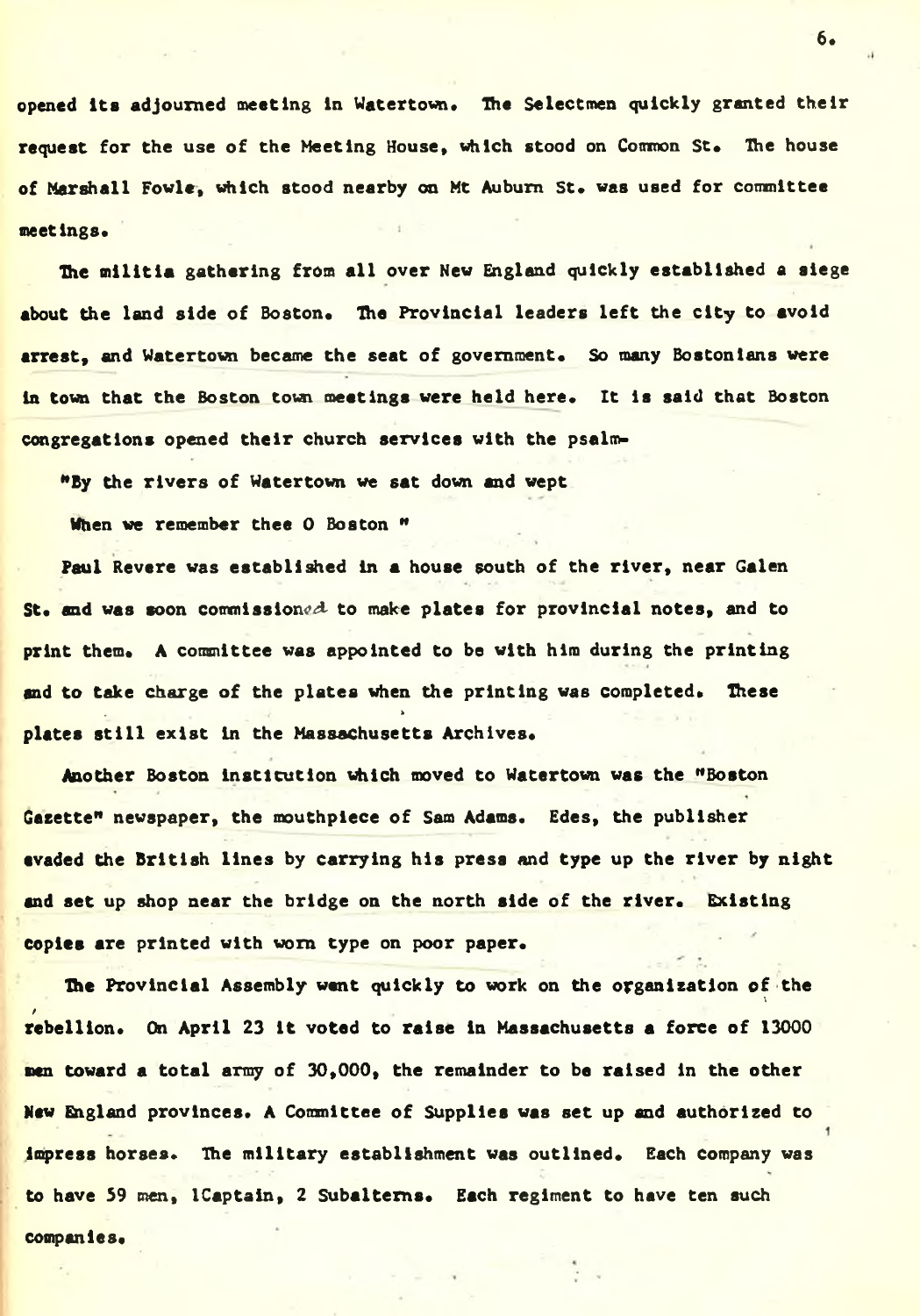of Great Britain / Early in the session a statememt to the inhabitants was prepared to be sent to Benjaman Franklin who was still representing the Americans in London, hoping for a peaceful settlement of the dispute. Depositions were taken from many participants and abservers. The story which emerged was of citizens of Lexington, peacefully dispersing, fired on without provocation by British soldiers. Capt. Parker's famous lines did not appear until years later, and are belied by the deposition which he gave at the time.. Much was made of the savagery of the British troops. Women in childbed it wss said were driven naked into the streets. An investigation of the scalping incident at Concord bridge was also undertaken.

A postal system was established with a post office near the bridge on Galen St. Routes were laid out, and the rate for a letter was set at  $5\frac{1}{2}$ pence  $\cdot$ for 60 miles.

Very early (May 15) efforts were being made to enlist Indians against the British. They were offered a blanket and a ribbon as an inducement. The plan was to enlist a company. Although parleying with the Indians continued throughout the session, and the Penobscots were promised a commissary "as soon as we can take breath", they did not hasten to join the colors. A treaty with the northern tribes was signed during the session of the General Court. A group of Stockbridge Indians were in service, camped on the Arsenal grounds near the river. Their technique of picking off sentries silently with bow and arrow was considered atrocious by the British. This early use of Indians by the Colonists was later cited as justification for the use of Indians by the British on the frontier. A commisioner was appointed to receive the Stockbridge Indians' pay. To save them from the demon rum no doubt. Both Stockbridge Indians and Penobscots were Christians after their fashion, the former Protestant, the latter Catholic.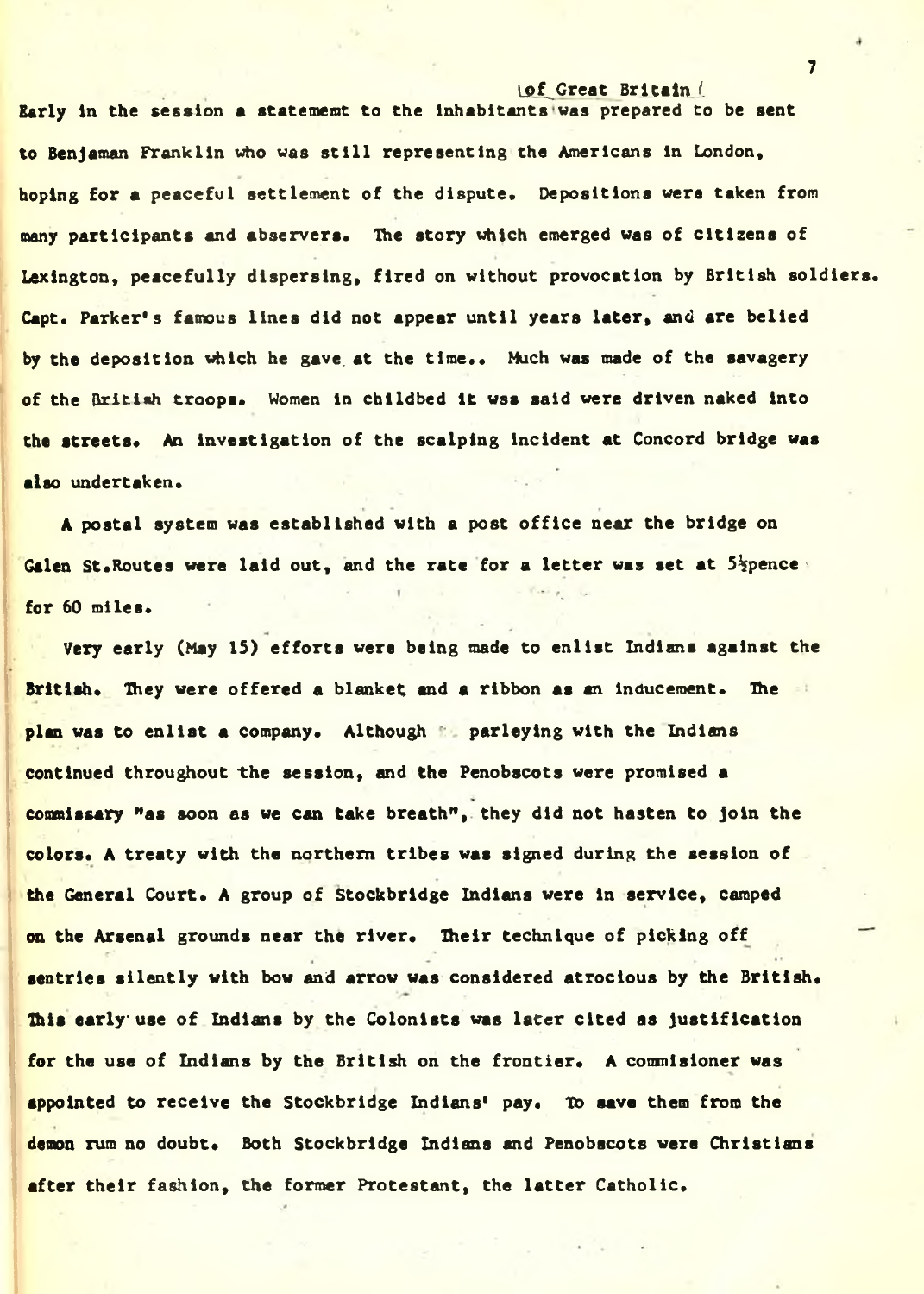On May 11 Col. Edward Mott arrived with the news of the taking of Ft. Ticonderoga by a motley force of Vermont. Connecticut, and Massachusetts men led by Ethan Allen and Benedict Arnold. He had a proposal from Arnold for the removal of the guns to Boston. Since there was some confusion as to just who had captured the fort, Connecticut was asked to release its claim on the guns. The question of garrisoning the fort was debated.

As the army grew, additional general officers were authorized, one Lt. General, 2Major Generals and four brigadiers. John Thomas was commissioned It. General on May 25, just before the Second Provincial Congress adjourned.

The Third Provincial Congress assembled in Watertown on May 31, with Jonathan Brown again representing "atertown. One of the first acts of this Congress was to authorize chaplains in the army. By the 15th of June the problems of the war were sufficiently in hand so that the Congress could turn its attention to Sabbath violations.

Warren

Joseph had been elected president of the Congress. He was not at the Bouse on June 17th.He was in Watertown on the evening of the 16th, and one tradition says that he slept in town. Another tradition says that he did not sleep that night, but was engaged with medical and public business. He was at the Cambridge headquarters on the morning of the 17th, and went to Charlestown in the afternoon, where he was killed. The only notice of that event in the proceedings is a note that  $3P_{\alpha}M_{\alpha}$  of of the 19th was assigned for the choice of a president of this Congress in the room of Joseph  $\mathbf{r}$ . note that the set of  $\mathbf{r}$  is a set of  $\mathbf{r}$ . Warren Esq. "supposed to be killed in the late battle of Bunker Hill.

On the 19th also General Ward requested spears for the troops. "Spears might have saved the entrenchments". It was later voted to obtain 1500 \*good spears"•

The Watertown militia was not called out for the Battle of Bunker Hill,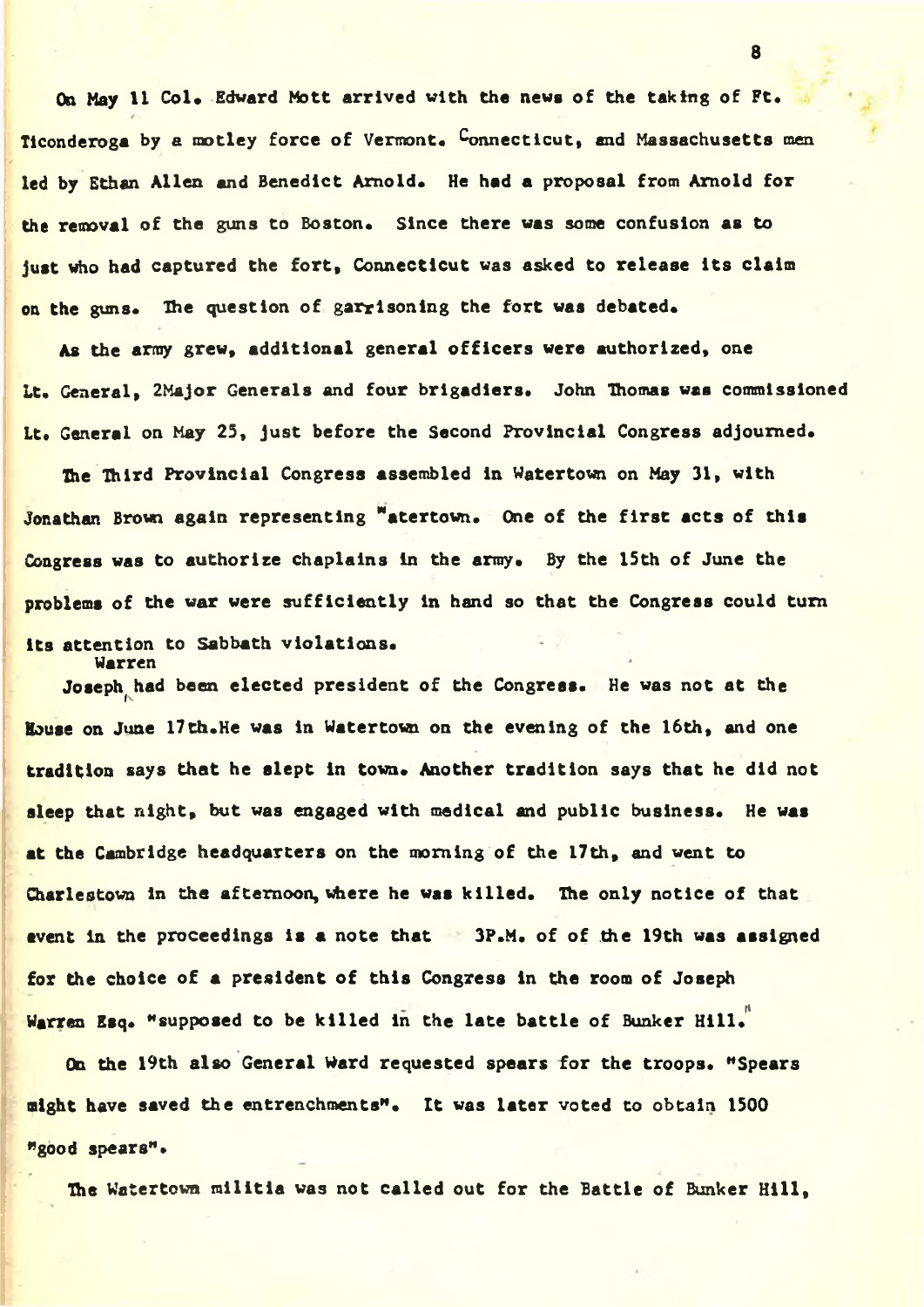but Capt. Crafts' company in Col. Gardiner's regiment of the new army, enlisted for eight months had 41 Watertown men. This regiment was posted on Bunker Hill in support of the redoubt on Breed's Hill. It covered the retreat, and Col. Gardiner received wounds of which he died.

Dr. Marshal Spring's house was designated as a hospital for the wounded from Bunker Hill. Dr. Spring was an open Tory sympathiser but so popular that he was tolerated in the community. He had gone to Lexington on the 19th of April to care for the wounded there. He remained in town throught the war, and later was elected to the General Court of the new Commonwealth.

James Warren of Plymouth, not related to Joseph, was chosen to succeed him as President of the Congress.

The Provincial Congress was a purely legislative body, set up to replace the lower house of the General Court under the charter of Charles 11 when General Gage had prevented that body from meeting. Its primary purpose was to conduct the resistance, and except for the Committees of Public Safety and Supplies had no executive branch. A judicial branch was also lacking, since the patriot mobs had forced the judges and court officers appointed by Gage to relinquish their offices. No courts were sitting, and laws were the enforced only by popular action.

The opinion of the Continental Congress in Philadelphia was sought on  $2<sup>2</sup>$ the procedure for setting up a civil government, and the advice of that body 'prior\* was to set up a government asnearly as possible like that existing to the insurrection., that is the Royal Charter of Charles 11. The Massachusetts leaders favored this also, since the Charter contained many prlvlliges which they would not wish to lose, and independence from Great Britain was not yet proposed.

The third Provincial Congress therefor issued a call for the election of a General Court under the terms of the Charter. The Charter called for a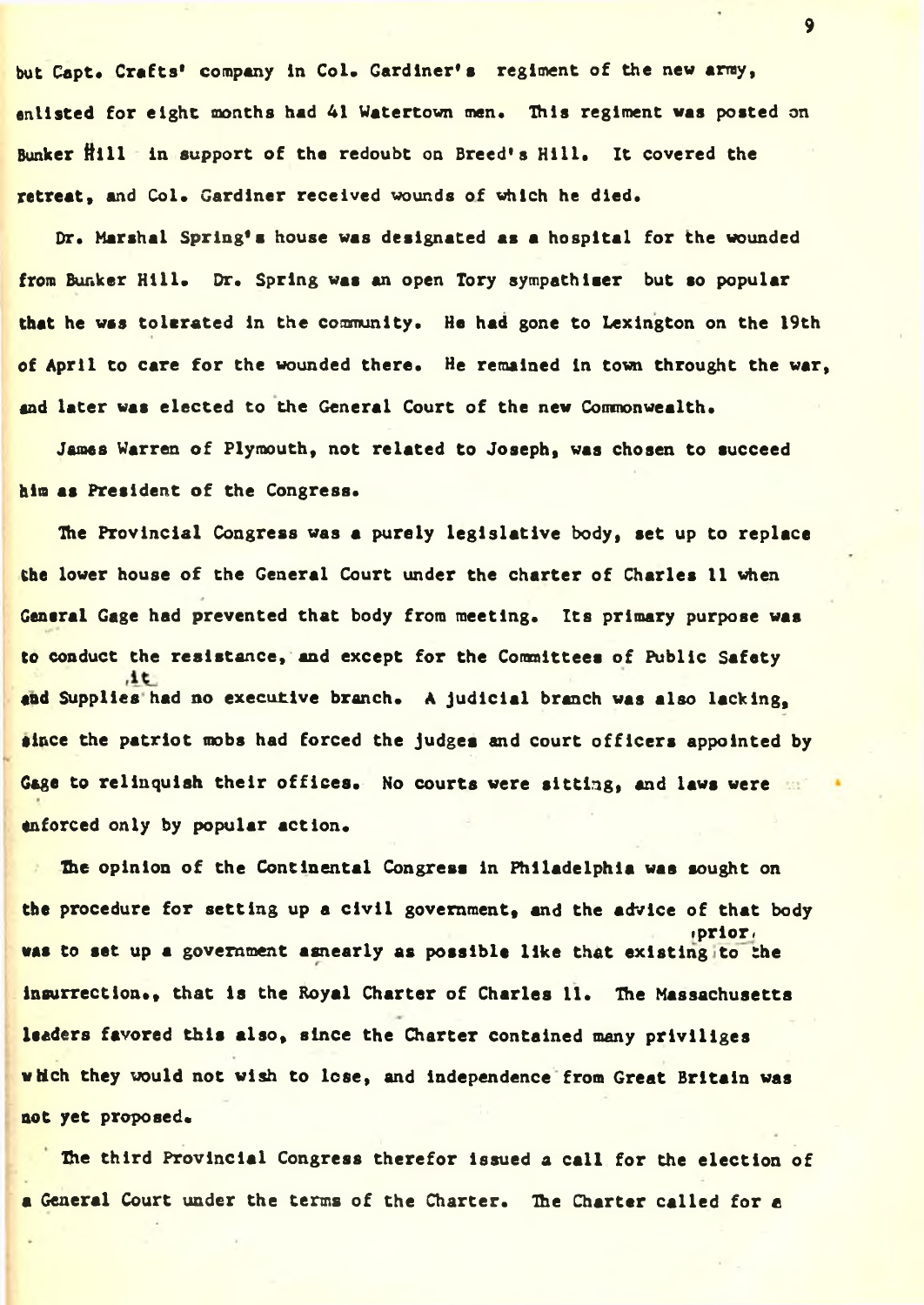lover house, popularly elected, and a Council, elected by the members of the lower house and the outgoing Council, voting jointly. The new Council was to be elected by the lower house only. The Executive under the Charter was the Royal Governor, appointed by the King, and currently General Gage. The Congress decided that Gage had vacated his office by failing to govern according to the terms of the Charter. The Executive power of the Province would be exercised by the Council "until such time as His Majesty shall be pleased to appoint a Governor who will govern according to the Charter." The Second Provincial Congress had, in May, passed a resolution declaring that General Gage had "utterly disqualified himself to serve this colony as a governor,---that no obedience ought to be paid, by the several towns and districts in this colony, to his writs or acts-----he ought to be considered and guarded against, as an unnatural and inveterate enemy to this country." Thus a month after the Battle of Bunker Hill, the Royal Charter of Charles ll ( with modifications to suit the circumstances ) was restabllshed as the basic law of Massachusetts. The Council would appoint judges and other officers, /to the Governor make treaties, and perform the other functions which the Charter assigned. He Council was retained in the Constitution of the Commonwealth, and still exists, sharing the executive power with the Governor.

In the concluding days of the Third Provincial Congress, provision was wade for the disarming and control of loyalists, and a committee was appointed to look into the lack of discipline in the army. Quotas of coats, shirts, and britches for the army were assigned to the towns. Watertown's share was  $49$  of each item out of a total of 13,000. Mrs Coolidge, the tavern keeper had her account allowed for &7-15-8, and Paul Revere was ordered to print more money, making a total of 4.30,000. Mr Fowle's claim for the use of his house for committee meetings was refered to the new General Court. The Congress was disolved on July 13,1775.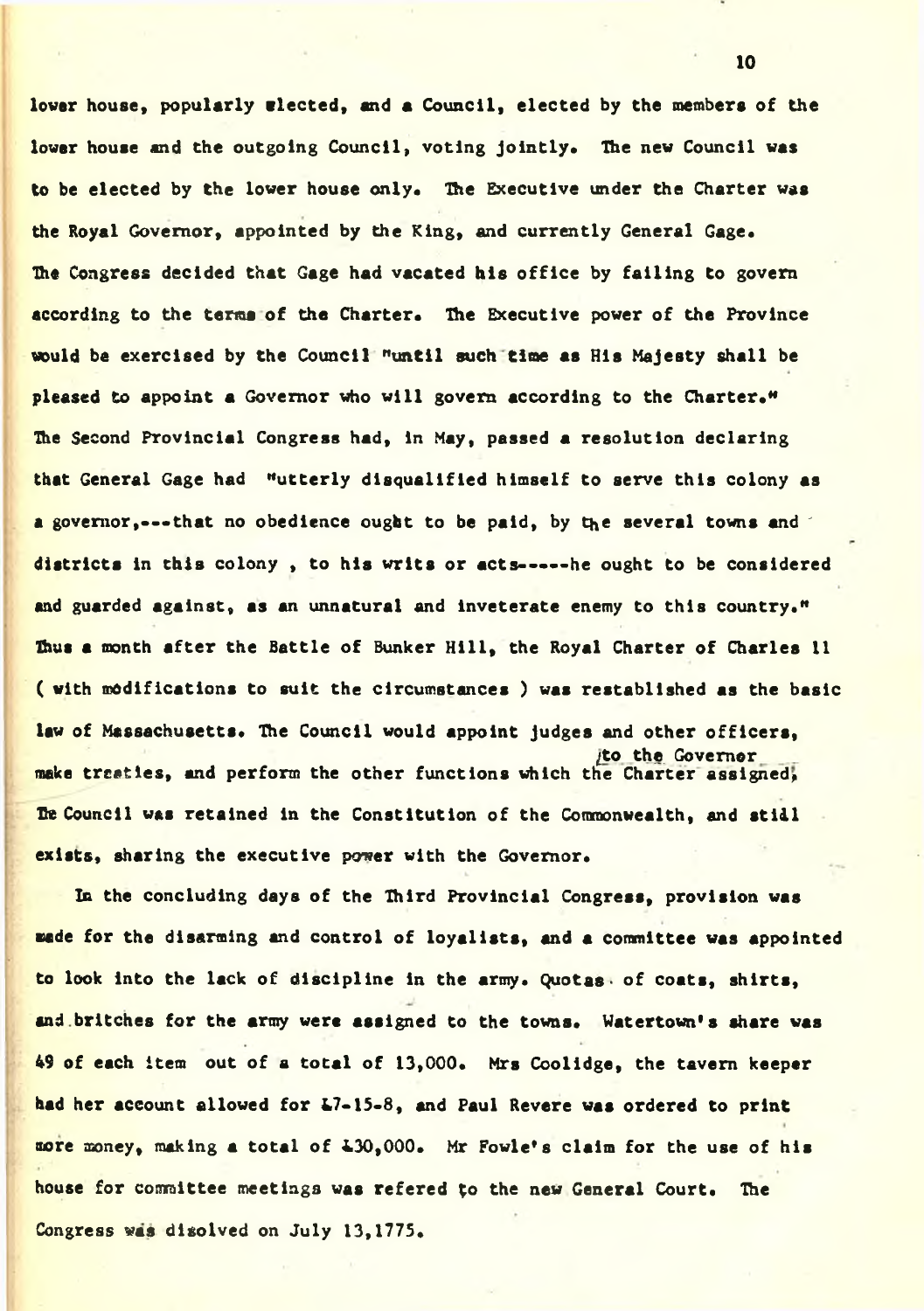In June, the Continental Congress had adopted the force before Boston as the Continental Army, and appointed George Washington as commander. Washington had set out from Philadelphia and Congress sent a delegation Including Benjaman Church of whom more will be heard, to Springfield to meet him. Washington arrived in Watertown on the morning of July 2 and received a congratulatory address at the Provincial Congress. Among other things it sought to prepare the Virginia aristocrat for the shock of meeting the motley military forces of New England. An address was also made to General Charles Lee who accompanied Washington. Washington left  $\frac{1}{2}$  -Watertown escorted by a cavalcade of citizens and a troop of light horse, and arrived at Cambridge headquarters at about  $2$  P.M. He replied with p'a l an address to the Congress on July 4hh .

The first meeting of the General Court under the new plan of government iGage opened on July 13 1775. Having deposed General as Governor and made provision for the exercise of his office by the new Council, they felt justified in referring to his force in Boston as the "rebel army". The ' IGeorge' Provincial government maintained that it was loyal to Kingt, and fighting for its rights as Englishmen against a Parliament and a Governor who had . usurped the powers of the people. Their acts were dated in the "fifteenth - *f* year of the reign of George 111, and the royal family were regularly prayed for not only in the churches and the Congress but in the canps of th army beseiging Boston.

 $\frac{1}{2}$ 

Since the new Council needed a place to meet, a lease of the Marshall I. r Povle house nearby wasaranged, and money was appropriated for a floor and chairs. An upstairs room was assigned to James Warren, who continued as Presedent of the Assembly, and a member of the Council. He was often joined there by his wife, Mercy Otis Warren.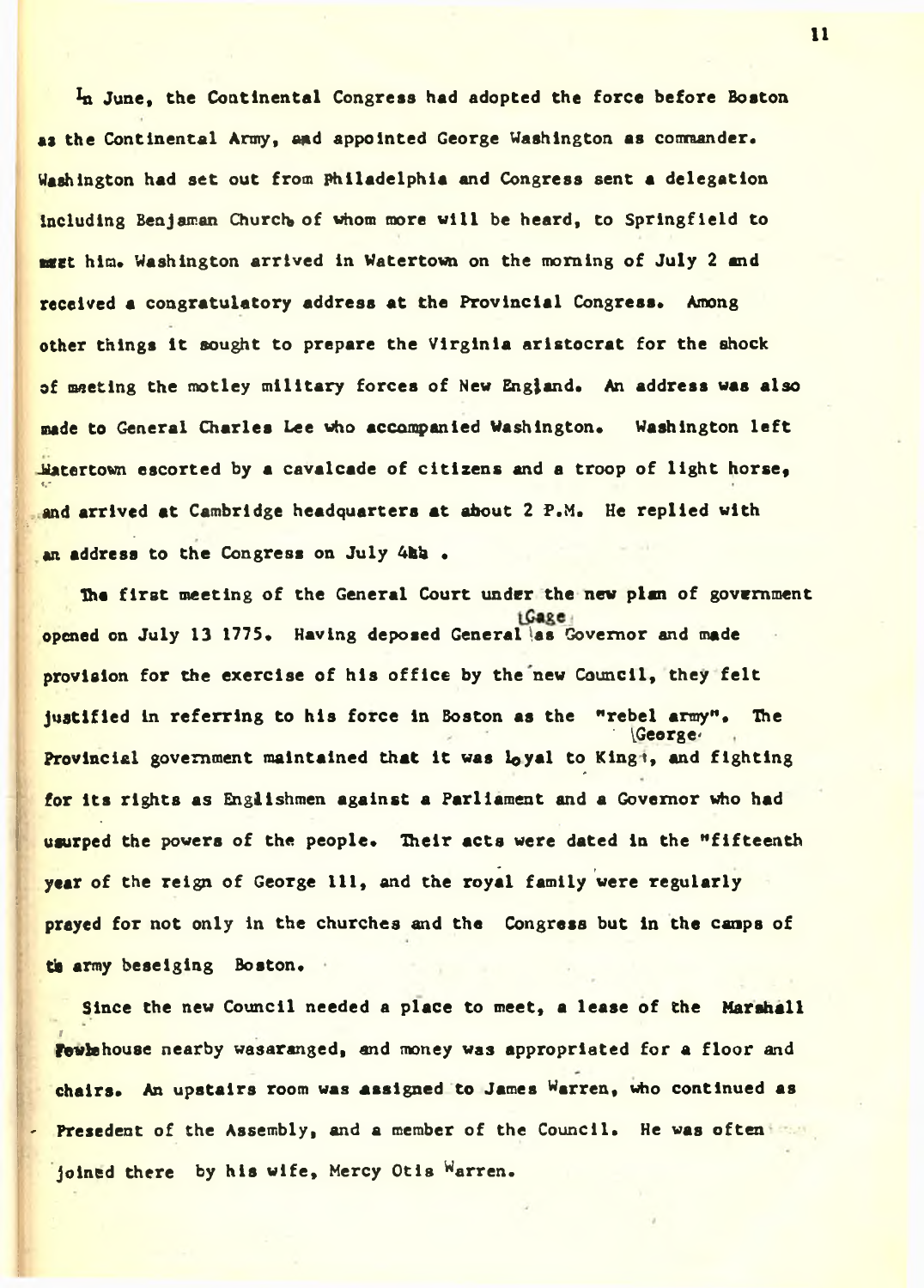this building remained the seat of the executive power of the province until late in 1776 when the government fetumed to Boston. The house has known the presence not only of the Revolutionary leaders of Massachusetts-The Warrens, James Otis, father and son, and John Adams who sat here as a member of the Council between meetings of the Continental Congress, but of General Washington and of Benjaman Franklin who visited the scene of war in October of 1775.

The Marshall Powle house originally stood on Mt. Auburn St where Marshal St. now joins it. It was moved in the eighteen -eighties about 200 feet to its present location on Marshal; St. It is now owned and preserved by the Historical Society of \*atertown.

Many important events took place in the Meeting House and in the Council Chamber. The Province was organized for war, taxes levied, and a military establishment created. Treaties were signed with Indian tribes. A civil government was re-established whose general form was retained when the Commonwealth adopted a constitution some years later.

Perhaps the most dramatic event In the Meeting House was the trial of Dr. Benjaman Church, who had been detected in correspondence with the enemy. One of the leading patriots, Church had long been a member of the Committees of Correspondence and of Public Safety, and a member of the General Court, privy to every plan of the colony. A competent physician who was Surgeon General of the Army, he had already been found guilty by a court martial c&ivened by General Washington. The issue of the trial by the General Court was his expulsion from that body. He was found guilty and expelled, protesting his innocence to the end. While the evidence of guilty intent presented at the time was not entirely convincing, examination of Gen. ibeen i Gage<sup>\*</sup>s correspondence files leaves no doubt that he had supplying information to Gage long before the Battle of Lexington.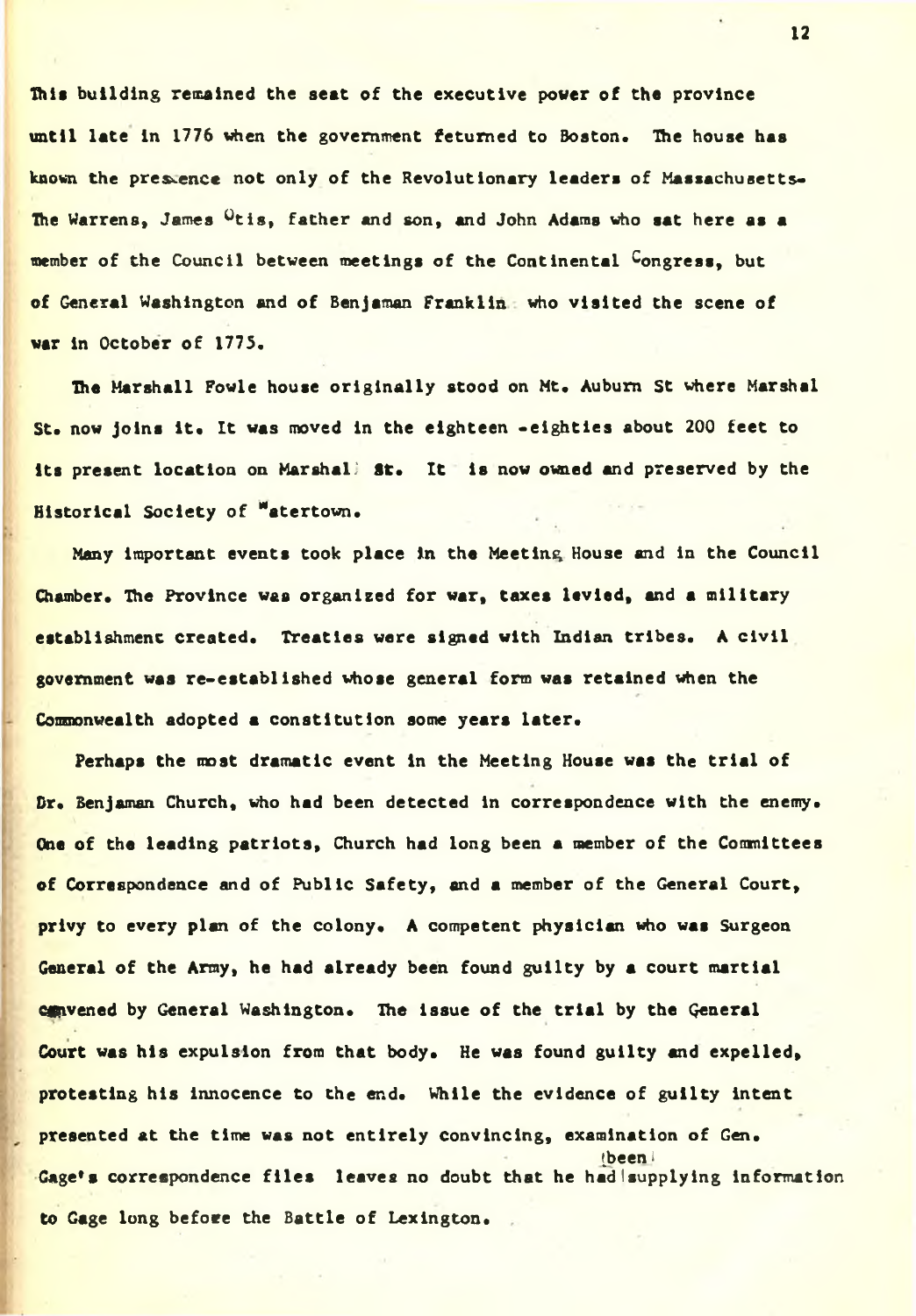Watertown tradition says that Mra. George Washington, passing through town on her way to join the general in Cambridge (Dec.11 1775) paused for two hours at the Fowle house to receive the respects of the ladies of Watertown. There appears to be no mention of this event in contemporary accounts, and one wonders if a loving wife would so interrupt her journey only two miles from the husband she had not seen for six months. The historian Benson Lossing says that Mrs Washington dined with Mrs. Warren the day before she left Cambridge to return to Mt. Vernon in April 1776.

In January of 1776, the guns brought from Tlconderoga by Col. Knox later. passed through Watertown. A few weeks the militia were called out to assist the Continental army in the final assault on Boston. 95 Watertown militia men served at Dorchester heights for five days. The enlistments of those who had served at Bunker Hill had expired in December.

During the last days of March, the triumphant Continental Army passed through Watertown on its march to the defense of New York. General Washington left Cambridge on April 4th, and the war was over in Massachusetts.

The General Court continued to meet in Watertown because of conditions in Boston following the evacuation, and later a smallpox epidemic in the city postponed the return until November 1776. Smallpox in Boston again drove the General Court to Watertown in 1778.

Loyalty to King George had diminished as the war went on, and possibly influenced by the departure of the kings troops from the vicinity, the idea of independence was taking hold. On May 1, the General Court still meeting in Watertown, in an act setting the form of commissions declared that after June 1 next all commissions, civil and military , all writs and precepts for convening the General Court should be made out In the "name and style of the Government and People of the Massachusetts Bay in New England".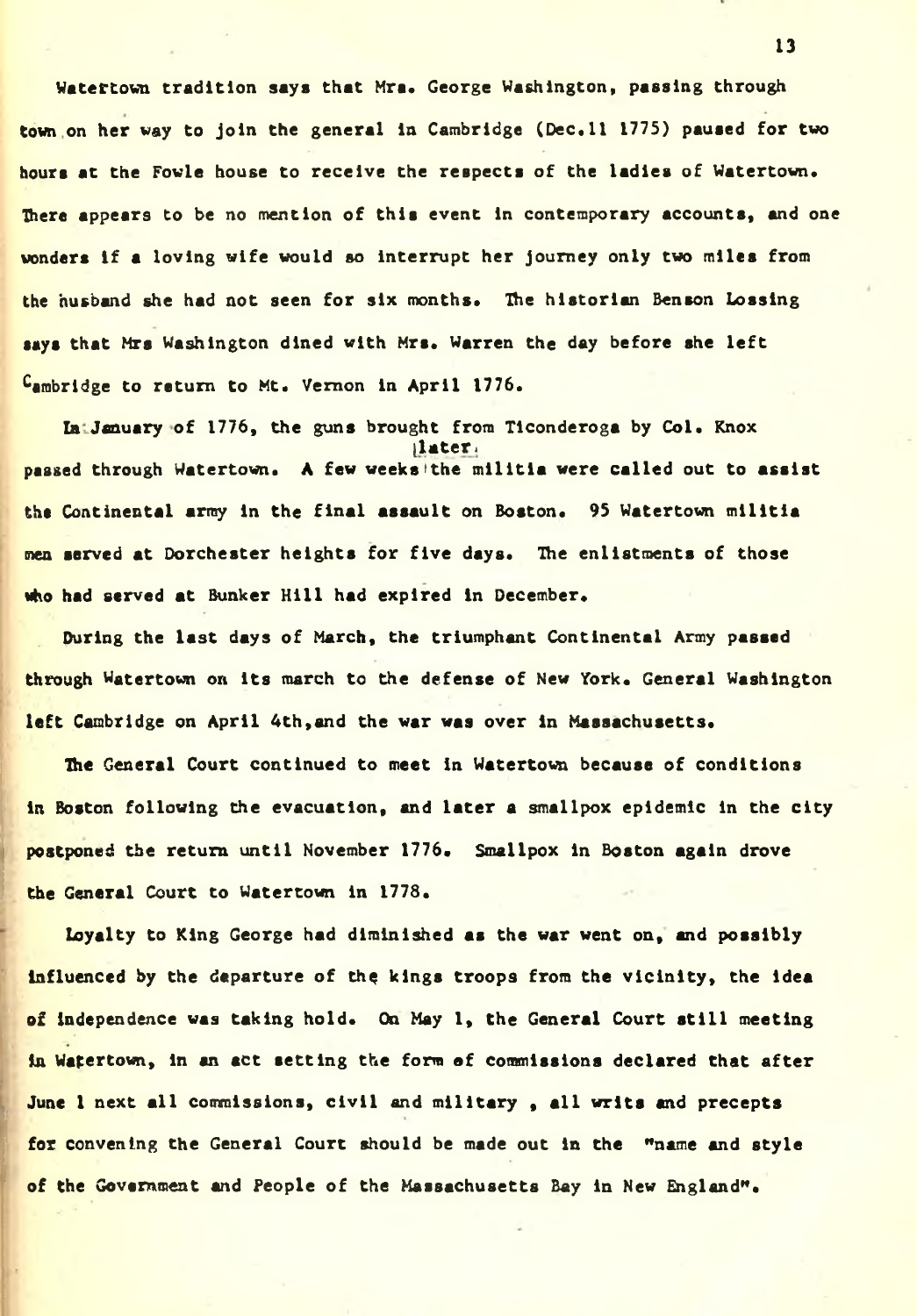Alao that all officers of the province, civil and military should receive their authority from the same source. Previously such documents had been issued in the name of the king. Thus Massachusetts in effect declared its independence of the King two months before the Congress in Philadelphia acted.

On May 10 the representatives Resolved: "That it is the opinion of this house that the inhabitants of each town in this Colony ought, in full meeting warned for that purpose to advise the person who shall be chosen to represent them in the next General Court whether, if the honorable Congress should, for the safety of the said Colony, declare them Independent of the king of Great Britain, then the said inhabitants will solemnly engage, with lives and fortune to support the measure".

The special Town Meeting met on May 20, and after a discussion voted unanimously to stand and defend the same with their lives and estates. Town and; Province were committed to independence while the Congress at Philadelphia still debated.

After the war moved away from Boston the militia were not again called into service except for guard duty at the prison camps in Cambridge and . Somerville, but Watertown men served in the Continental arm/ for various periods throughout the war • They were at White Plains, the invasion of Canada, and the Rhode Island campaign. Col William Bond went to Canada and in returning died at the camp at Mt. Independenceas did Capt Edward Harrington. They lie beneath a neglected monument at that lonely and forgotten spot on the shore of Lake Champlain.

Two Watertown were among the guard at Maj. Andre's execution.

Captain Edward Fovle served throughout the was. He was on Lafayette's staff at Yorktown. He returned to Watertown, a disgruntled veteran, father of three famous beauties. His home on Mt. Auburn St. recently made way for a doughnut foundry.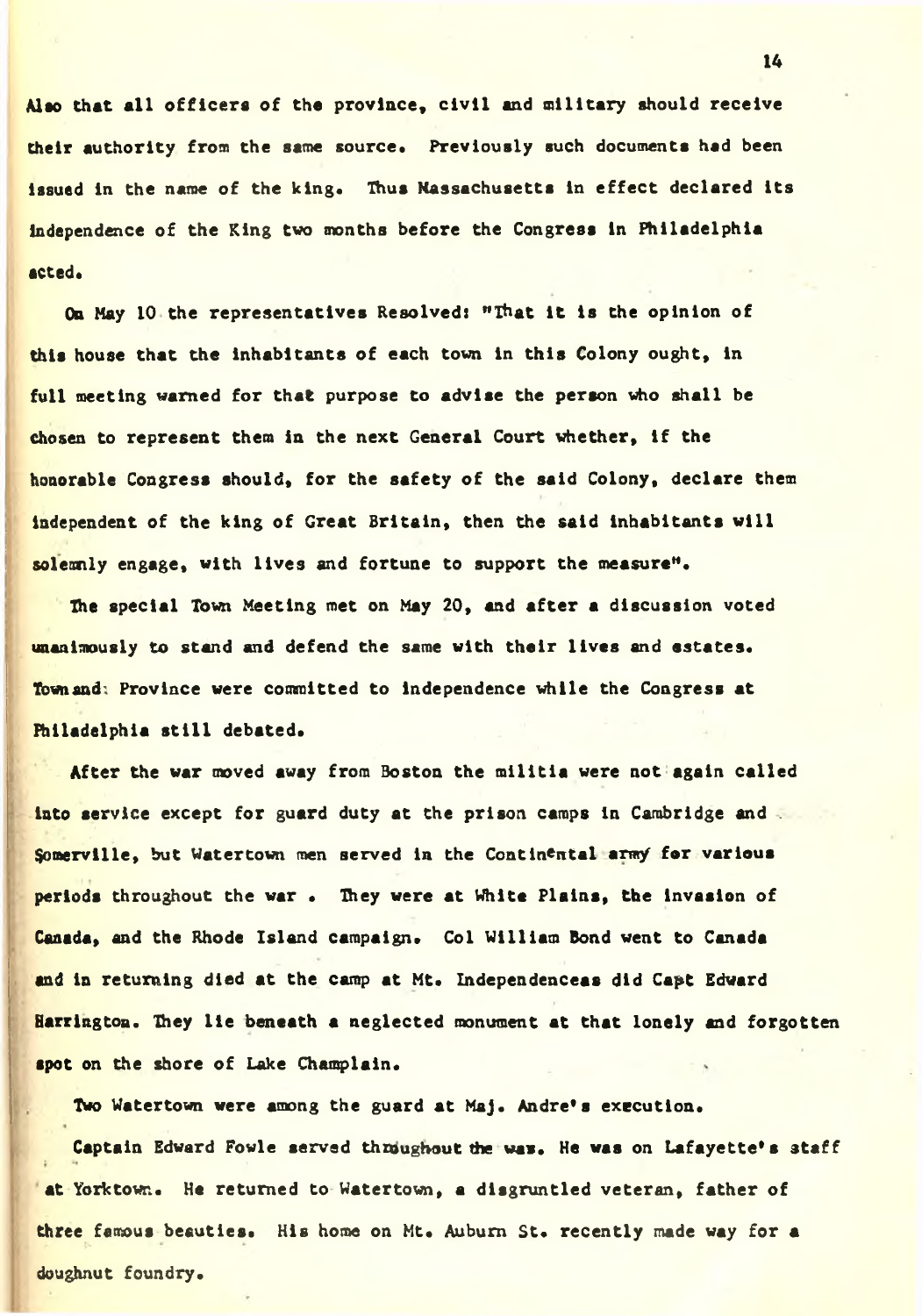There was constant difficulty in meeting the town's quota for the army. the Town Meeting records report many committees appointed for the purpose, with indifferent results. Considerable sums were appropriated to pay bounties. It is difficult to evaluate the amounts because of the constant inflation but they were large in terms of the town's means. In 1779 the total had risen to i.3468, and the appropriations continued. Enlistments were for periods from a few months to three years.

The Massachusetts archives list a total of 140 men credited to Watertown, some serving for only a few days. Several Indians and several Negroes are included. It is evident that not all these men were residents of Watertown, but many were bounty men, credited to Watertown but recruited elsewhere by the several committees appointed to hire men for the service with the bounty i Watertown , money appropriated by the town. Bond's History mentions 21 men from serving in the war, and three deaths.

The March Town Meeting of 1777 voted that taxes owed by deceased soldiers would be taken out of any money owed them by the town. The same spirit was shown in the Meeting of Nov 17 of that year when a warrant article seeking to make provision for poor families of men in the service "passed in the negative" in the peculiar language of the day. A few weeks later Washington's array took up quarters at Valley Forge.

Votes to provide clothing and beef for the army give an interesting view of the methods of supply. It appears that a substantial part of the supplies for the national army were furnished directly by the towns.

On November 6 and 7 1777, Watertown again watched the passage of an army. The troops surrendered at Saratoga were on their way to the camps in Cambridge and Somerville. Burgoyne rode arrogantly in the lead, followed by an army worn out by its long march through early storms of snow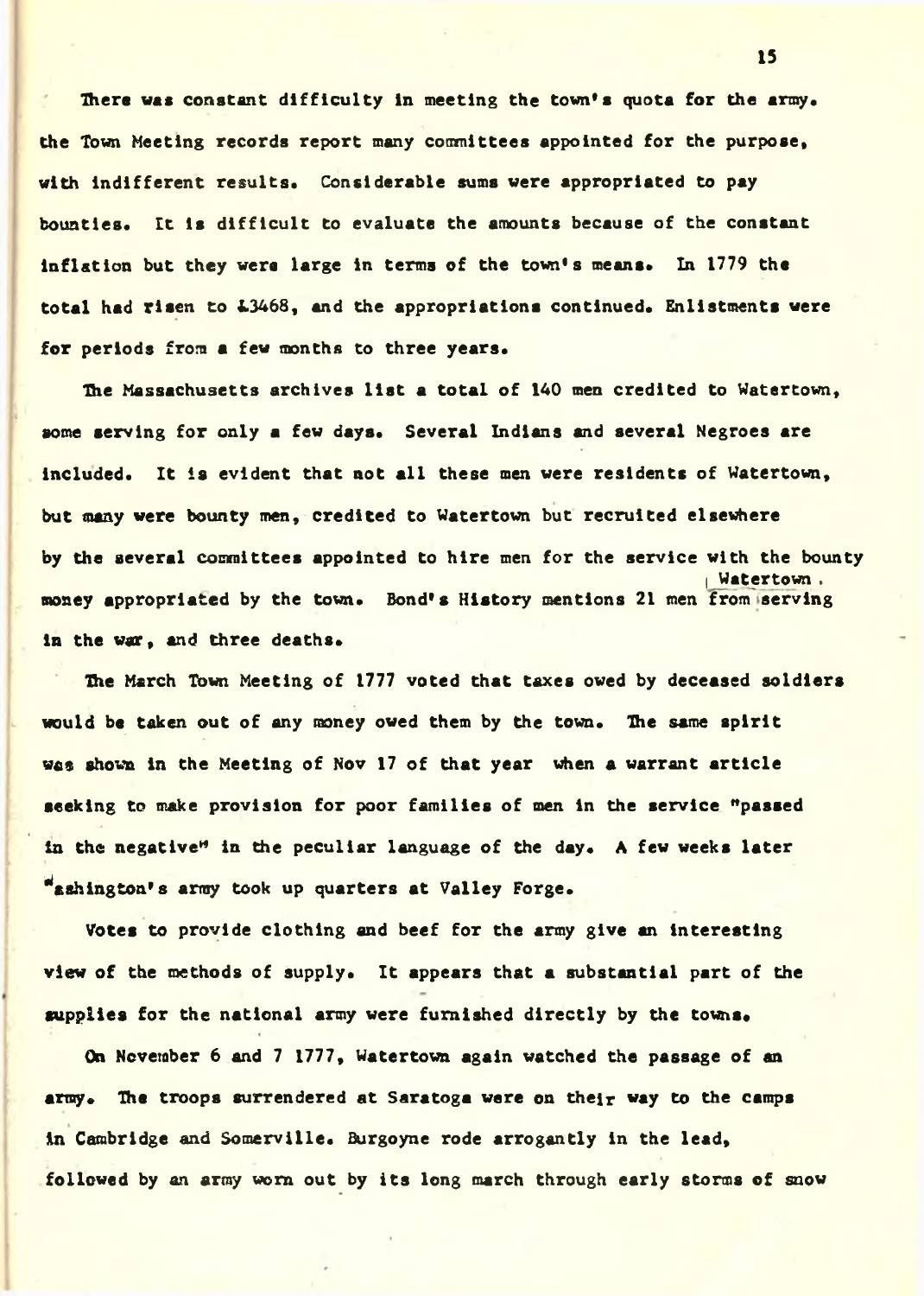and sleet in the Berkshires, a march which had started from Canada in June god: which had included four battles. On the second day came the Hessians, followed by their wives and camp fpllovers, burdened with kettles and babies, some born by the wayside. Sensitive observers said that an odor lingered in the air for some time after the passage of this unhappy army.

Ihe Watertown Town Meeting voted that the Selectmen were not to receive any of the British officers within the town, though General Heath grumbled that he saw no reason why Watertown should be so favored. The soldiers were Quartered in the old barracks at Prospect and Winter Hills in Somerville. many of the officers were able to rent quarters in private houses, and some lived in Watertown in spite of the popular objection.

Kichardson's tavern at East Watertown, once the depository of the town\*a military supplies, became a favorite . resort of the British officers, drawn there by the attraction of the cockpit across the road.

Certainly one of the moat sharply felt effects of the war at home was the great inflation which made the Continental dollar a byword. Its course / was j is traced in the town records. The Minister's salary 450 in 1775. While the position was vacant during much of the war, there are many votes for extras to compensate for rising prices until finally the minister's salary became  $2, 5000$ , and  $2, 1500$  was appropriated for the installation of a new minister in time 1781. At that the official rate of exchange was 75/1, so that this salary  $d$ ollar $/$ suggests that the actual value of the Continentaljwas less than the official - v % . .\* • quotation.

In an economy which used money relatively little the effect of the inflation ^.serious . was probably not as it would be today, still graat hardships were created. In 1779 the Selectmen of Boston and the surrounding towns established a schedule of fixed prices for many commodities and service.. The depreciation